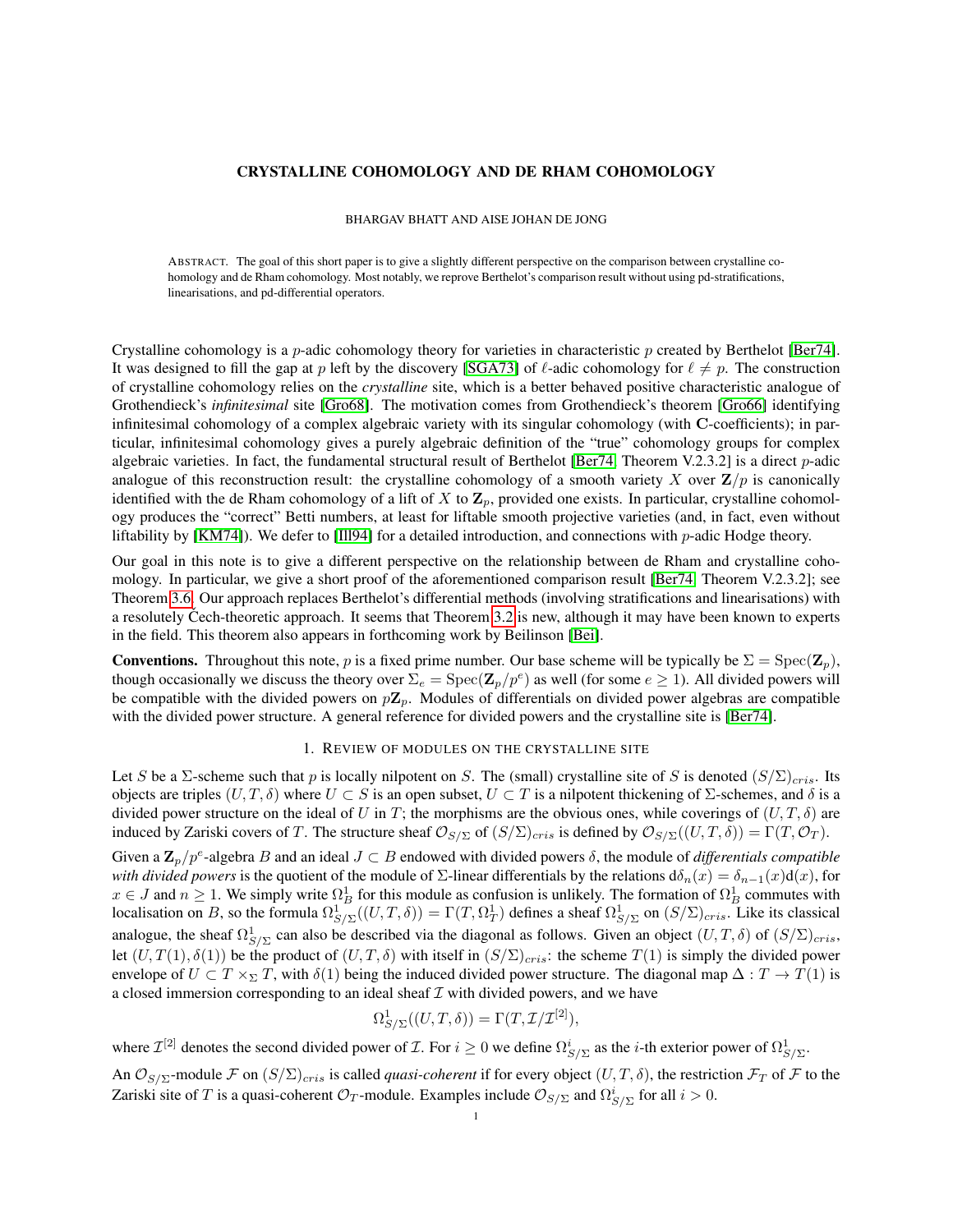An  $\mathcal{O}_{S/\Sigma}$ -module F on  $(S/\Sigma)_{cris}$  is called a *crystal in quasi-coherent modules* if it is quasi-coherent and for every morphism  $f : (U, T, \delta) \to (U', T', \delta')$  the comparison map

$$
c_f: f^* \mathcal{F}_{T'} \to \mathcal{F}_T
$$

is an isomorphism. For example, the sheaf  $\mathcal{O}_{S/\Sigma}$  is a crystal (by fiat), but the sheaves  $\Omega_{S/\Sigma}^i$ ,  $i > 0$  are **not** crystals.

Given a crystal F in quasi-coherent modules and an object  $(U, T, \delta)$ , the projections define canonical isomorphisms

<span id="page-1-1"></span>
$$
\text{pr}_1^* \mathcal{F}_T \xrightarrow{c_1} \mathcal{F}_{T(1)} \xleftarrow{c_2} \text{pr}_2^* \mathcal{F}_T.
$$

These comparison maps are functorial in the objects of the crystalline site. Hence we obtain a canonical map

$$
\nabla : \mathcal{F} \longrightarrow \mathcal{F} \otimes_{\mathcal{O}_{S/\Sigma}} \Omega^1_{S/\Sigma}
$$

such that for any object  $(U, T, \delta)$  and any section  $s \in \Gamma(T, \mathcal{F}_T)$  we have

$$
c_1(s\otimes 1)-c_2(1\otimes s)=\nabla(s)\in\mathcal{I}/\mathcal{I}^{[2]}\otimes_{\mathcal{O}_{S/\Sigma}}\mathcal{F}_{T(1)}.
$$

Transitivity of the comparison maps implies this connection is integrable, hence defines a *de Rham complex*

$$
\mathcal{F} \to \mathcal{F} \otimes_{\mathcal{O}_{S/\Sigma}} \Omega^1_{S/\Sigma} \to \mathcal{F} \otimes_{\mathcal{O}_{S/\Sigma}} \Omega^2_{S/\Sigma} \to \cdots.
$$

<span id="page-1-3"></span>We remark that this complex does not terminate in general.

### 2. THE DE RHAM-CRYSTALLINE COMPARISON FOR AFFINES

In this section, we discuss the relationship between de Rham and crystalline cohomology (with coefficients) when S is affine. First, we establish some notation that will be used throughout this section.

<span id="page-1-2"></span>**Notation 2.1.** Assume  $S = \text{Spec}(A)$  for a  $\mathbb{Z}/p^N$ -algebra A (and some  $N > 0$ ). Choose a polynomial algebra P over  $\mathbf{Z}_p$  and a surjection  $P \to A$  with kernel J. Let  $D = D_J(P)^\wedge$  be the *p*-adically completed divided power envelope of  $P \to A$ . We set  $\Omega_D^1 := \Omega_P^1 \otimes_P^{\wedge} D$ , so  $\Omega_D^1/p^e \simeq \Omega_{D/p^e D}^1$ . We also set  $D(0) = D$  and let

$$
D(n) = D_{J(n)}(P \otimes_{\mathbf{Z}_p} \cdots \otimes_{\mathbf{Z}_p} P)^{\wedge}
$$

where  $J(n) = \text{Ker}(P \otimes \cdots \otimes P \to A)$  and where the tensor product has  $(n + 1)$ -factors. For each  $e \geq N$  and any  $n \geq 0$ , we have a natural object  $(S, \text{Spec}(D(n)/p^e(n)), \delta(n))$  of  $(S/\Sigma)_{cris}$ . Using this, for an abelian sheaf  $\mathcal F$  on  $(S/\Sigma)_{cris}$ , we define

$$
\mathcal{F}(n) := \lim_{e \ge N} \mathcal{F}((S, \operatorname{Spec}(D(n)/p^e(n)), \delta(n))).
$$

Each  $(S, \text{Spec}(D(n)/p^e(n)), \delta(n))$  is simply the  $(n+1)$ -fold self-product of  $(S, \text{Spec}(D/p^e), \delta)$  in  $(S/\Sigma)_{cris}$ . Letting  $n$  vary, we obtain a natural cosimplicial abelian group (or a cochain complex)

$$
\mathcal{F}(\bullet) := \big(\mathcal{F}(0) \to \mathcal{F}(1) \to \mathcal{F}(2) \cdots \big),
$$

that we call the *Čech-Alexander* complex of  $\mathcal F$  associated to  $D$ .

2.2. Some generalities on crystalline cohomology. This subsection collects certain basic tools necessary for working with crystalline cohomomology; these will be used consistently in the sequel. We begin with a brief review of the construction of homotopy-limits in the only context where they appear in this paper.

<span id="page-1-0"></span>**Construction 2.3.** Let C be a topos. Fix a sequence  $T_1 \subset T_2 \subset \cdots T_n \subset \cdots$  of monomorphisms in C. We will construct the functor  $R \lim_{i} R\Gamma(T_i, -)$ ; here we follow the convention that  $\mathcal{G}(U) = \Gamma(U, \mathcal{G}) = \text{Hom}_{\mathcal{C}}(U, \mathcal{G})$  for any pair of objects  $U, G \in \mathcal{C}$ . Let Ab<sup>N</sup> denote the category of projective systems of abelian groups indexed by the natural numbers. The functor  $\mathcal{F} \mapsto \lim_{i} \mathcal{F}(T_i)$  can be viewed as the composite

$$
\mathrm{Ab}(\mathcal{C}) \stackrel{\{\Gamma(T_i,-)\}_i}{\rightarrow} \mathrm{Ab}^{\mathbf{N}} \stackrel{\lim_i}{\rightarrow} \mathrm{Ab}.
$$

Each of these functors is a left exact functor between abelian categories with enough injectives, so we obtain a composite of (triangulated) derived functors

$$
D^+(\mathrm{Ab}(\mathcal{C})) \stackrel{\{R\Gamma(T_i,-)\}_i}{\rightarrow} D^+(\mathrm{Ab}^{\mathbf{N}}) \stackrel{R\lim_i}{\rightarrow} D^+(\mathrm{Ab}).
$$

We use  $R \lim_{i} R\Gamma(T_i, -)$  to denote the composite functor. To identify this functor, observe that if we set  $T =$ colim<sub>i</sub>  $T_i$ , then  $\mathcal{F}(T) = \lim_i \mathcal{F}(T_i)$  by adjunction. Moreover, for any injective object  $\mathcal{I}$  of Ab(C), the projective system  $i \mapsto \mathcal{I}(T_i)$  has surjective transition maps  $\mathcal{I}(T_{i+1}) \to \mathcal{I}(T_i)$ : the maps  $T_i \to T_{i+1}$  are injective, and  $\mathcal I$  is an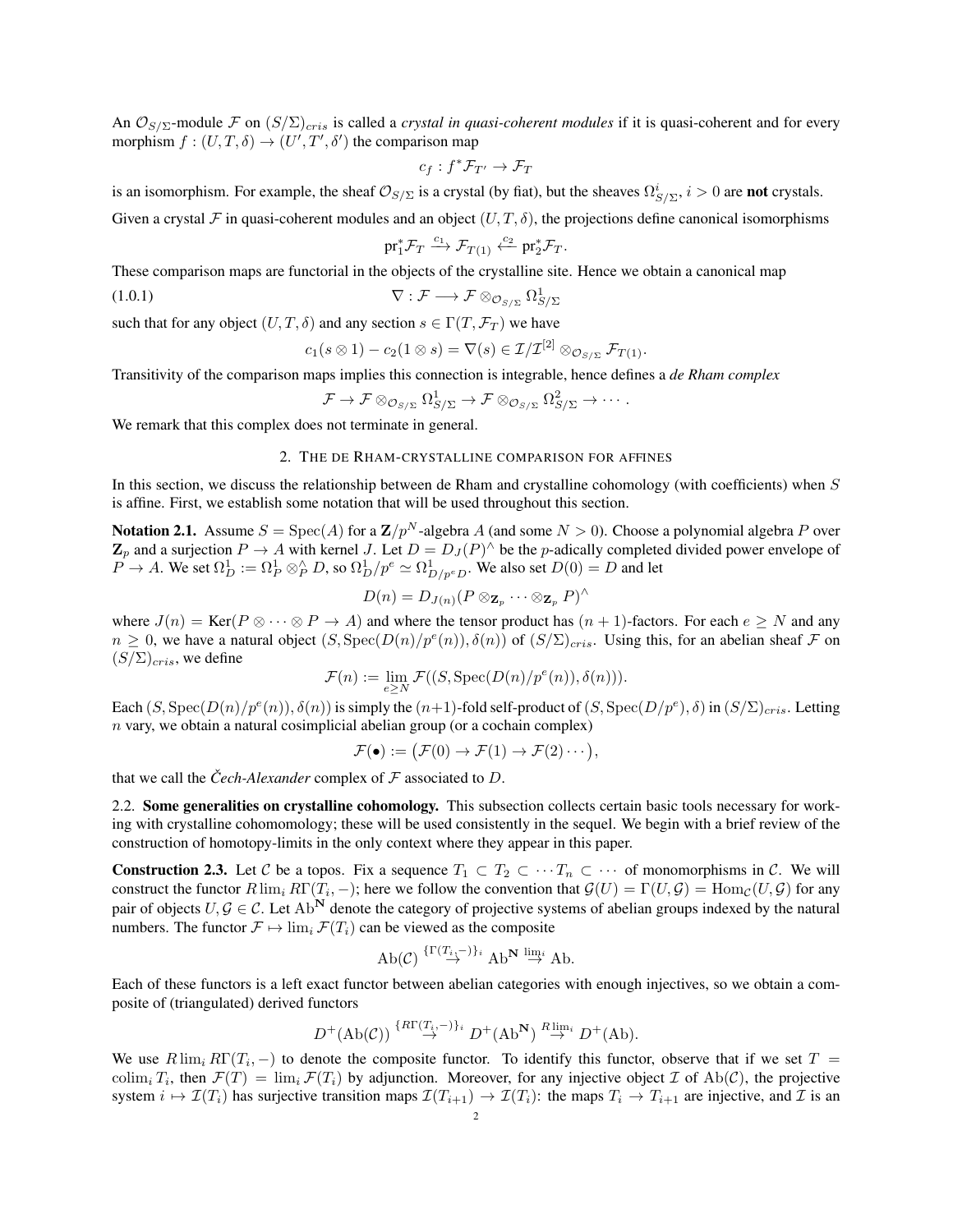injective object. Since projective systems in  $Ab^N$  with surjective transition maps are acyclic for the functor  $\lim_{i}$  (by the Mittag-Leffler condition), there is an identification of triangulated functors

$$
R\Gamma(T, -) \simeq R \lim_{i} R\Gamma(T_i, -).
$$

Thus, the value  $R\lim_{i} R\Gamma(T_i, \mathcal{F})$  is computed by  $I^{\bullet}(T) = \lim_{i} I^{\bullet}(T_i)$ , where  $\mathcal{F} \to I^{\bullet}$  is an injective resolution. An observation that will be useful in the sequel is the following: if each  $R\Gamma(T_i, \mathcal{F})$  is concentrated in degree 0, then  $R\lim_i R\Gamma(T_i,\mathcal{F})$  coincides with  $R\lim_i \mathcal{F}(T_i)$ , and thus has only two non-zero cohomology groups (as  $R^j\lim_i A_i =$ 0 for  $j > 1$  and *any* N-indexed projective system  $\{A_i\}_i$  of abelian groups).

We use Construction [2.3](#page-1-0) to show that the Čech-Alexander complex often computes crystalline cohomology (compare with [\[Ber74,](#page-9-0) Theorem V.1.2.5]).

<span id="page-2-1"></span>**Lemma 2.4.** Let F be a quasi-coherent  $\mathcal{O}_{S/\Sigma}$ -module. Assume that for each  $n > 0$ , the group  $R^1 \lim_{e \ge N}$  vanishes *for the projective system*  $e \mapsto \mathcal{F}((S, \text{Spec}(D(n)/p^e D(n)), \delta(n)))$ *. Then the complex*  $\mathcal{F}(\bullet)$  *computes*  $R\Gamma(S/\Sigma, \mathcal{F})$ *.* 

*Proof.* As representable functors are sheaves on  $(S/\Sigma)_{cris}$  (by Zariski descent), we freely identify objects of  $(S/\Sigma)_{cris}$ with the corresponding sheaf on  $(S/\Sigma)_{cris}$ . One can easily check that the map  $\text{colim}_{e\geq N}((S,\text{Spec}(D/p^e),\delta))\to *$ is an effective epimorphism is the topos of sheaves on  $(S/\Sigma)_{cris}$ . Since filtered colimits and the Yoneda embedding both commute with finite products, the  $(n + 1)$ -fold self-product of  $\text{colim}_{e \ge N}((S, \text{Spec}(D/p^e), \delta))$  is simply  $\text{colim}_{e\geq N} \left( (S, \text{Spec}(D(n)/p^e(n)), \delta(n)) \right)$ . General topos theory (see Remark [2.5\)](#page-2-0) shows that  $R\Gamma(S/\Sigma, \mathcal{F})$  is computed by

$$
R\Gamma(\mathop{\text{colim}}\limits_{e\geq N}\Big((S,\mathop{\text{Spec}}\limits(D(0)/p^e(0)),\delta(0))\Big),\mathcal{F})\to R\Gamma(\mathop{\text{colim}}\limits_{e\geq N}\Big((S,\mathop{\text{Spec}}\limits(D(1)/p^e(1)),\delta(1))\Big),\mathcal{F})\to\cdots.
$$

The discussion in Construction [2.3](#page-1-0) and the vanishing of quasi-coherent sheaf cohomology on affine schemes then identify the above bicomplex with the bicomplex

$$
R\lim_{e\geq N}\left(\mathcal{F}((S,\mathrm{Spec}(D(0)/p^e D(0)),\delta(0)))\right)\to R\lim_{e\geq N}\left(\mathcal{F}((S,\mathrm{Spec}(D(1)/p^e D(1)),\delta(1)))\right)\to\cdots.
$$

The  $R^1$  lim<sub>e</sub> vanishing hypothesis ensures that the bicomplex above collapses to  $\mathcal{F}(\bullet)$  proving the claim.

<span id="page-2-0"></span>**Remark 2.5.** The following fact was used in the proof of Lemma [2.4:](#page-2-1) if C is a topos, and  $X \to *$  is an effective epimorphism in C, then for any abelian sheaf F in C, the object  $RT(*, \mathcal{F})$  is computed by a bicomplex

$$
R\Gamma(X,\mathcal{F}) \to R\Gamma(X \times X, \mathcal{F}) \to R\Gamma(X \times X \times X, \mathcal{F}) \to \cdots,
$$

i.e., the choice of an injective resolution  $\mathcal{F} \to I^{\bullet}$  defines a bicomplex  $I^{\bullet}(X^{\bullet})$  whose totalisation computes  $R\Gamma(*, \mathcal{F})$ ; this follows from cohomological descent since the augmented simplicial object  $X^{\bullet} \to *$  is a hypercover. In particular, there is a spectral sequence with  $E_1$ -term given by  $H^q(X^p, \mathcal{F})$  that converges to  $H^{p+q}(*, \mathcal{F})$ .

**Remark 2.6.** The  $R^1 \lim_{e \ge N}$  vanishing assumption of Lemma [2.4](#page-2-1) will hold for all sheaves appearing in this paper. For quasi-coherent *crystals* F, this assumption clearly holds as

$$
\mathcal{F}((S, \operatorname{Spec}(D(n)/p^e(n)), \delta(n))) \to \mathcal{F}((S, \operatorname{Spec}(D(n)/p^{e-1}(n)), \delta(n)))
$$

is surjective for all  $e > N$  and all  $n \ge 0$ . By direct computation, the same is also true for the sheaves  $\Omega_{S/\Sigma}^i$ .

Next, we formulate and prove a purely algebraic lemma comparing p-adically complete  $\mathbf{Z}_p$ -modules with compatible systems of  $\mathbf{Z}/p^e$ -modules; the result is elementary and well-known, but recorded here for convenience. We remind the reader that a  $\mathbf{Z}_p$ -module M is said to be *p-adically complete* if the natural map  $M \to \lim_{\varepsilon} M/p^e$  is an isomorphism.

<span id="page-2-2"></span>**Lemma 2.7.** The functor  $M \mapsto (M/p^e, \text{can}_e : (M/p^{e+1})/p^e \simeq M/p^e)$  defines an equivalence between the category *of* p-adically complete  $\mathbf{Z}_p$ -modules M and the category of projective systems  $(M_e, \phi_e)$  *(indexed by*  $e \in \mathbf{N}$ ) with  $M_e$  a  $\mathbf{Z}/p^e$ -module, and  $\phi_e$  :  $\dot{M}_{e+1}/p^e \simeq M_e$  an isomorphism.

*Proof.* A left-inverse functor is given by  $(M_e, \phi_e) \rightarrow M := \lim_{\epsilon} M_{\epsilon}$ , the limit being taken along the maps  $\phi_{\epsilon}$ . To check that this is also a right inverse, it suffices to show that  $(\lim_{\epsilon} M_{\epsilon})/p^n \simeq M_n$  for any system  $(M_{\epsilon}, \phi_{\epsilon})$  as in the lemma. Projection defines a natural map  $(\lim_e M_e)/p^n \to M_n$  which is surjective as the  $\phi_e$ 's are all surjective. For injectivity, it suffices to show that any element  $m = (m_e) \in \lim_{\epsilon} M_{\epsilon}$  with  $m_n = 0$  is divisible by  $p^n$  in  $\lim_{\epsilon} M_{\epsilon}$ . The hypothesis implies that there exists an  $m' \in \lim_{e} M_e$  such that  $m - p^n m'$  maps to 0 in  $M_{n+1}$ : we can simply take  $m'$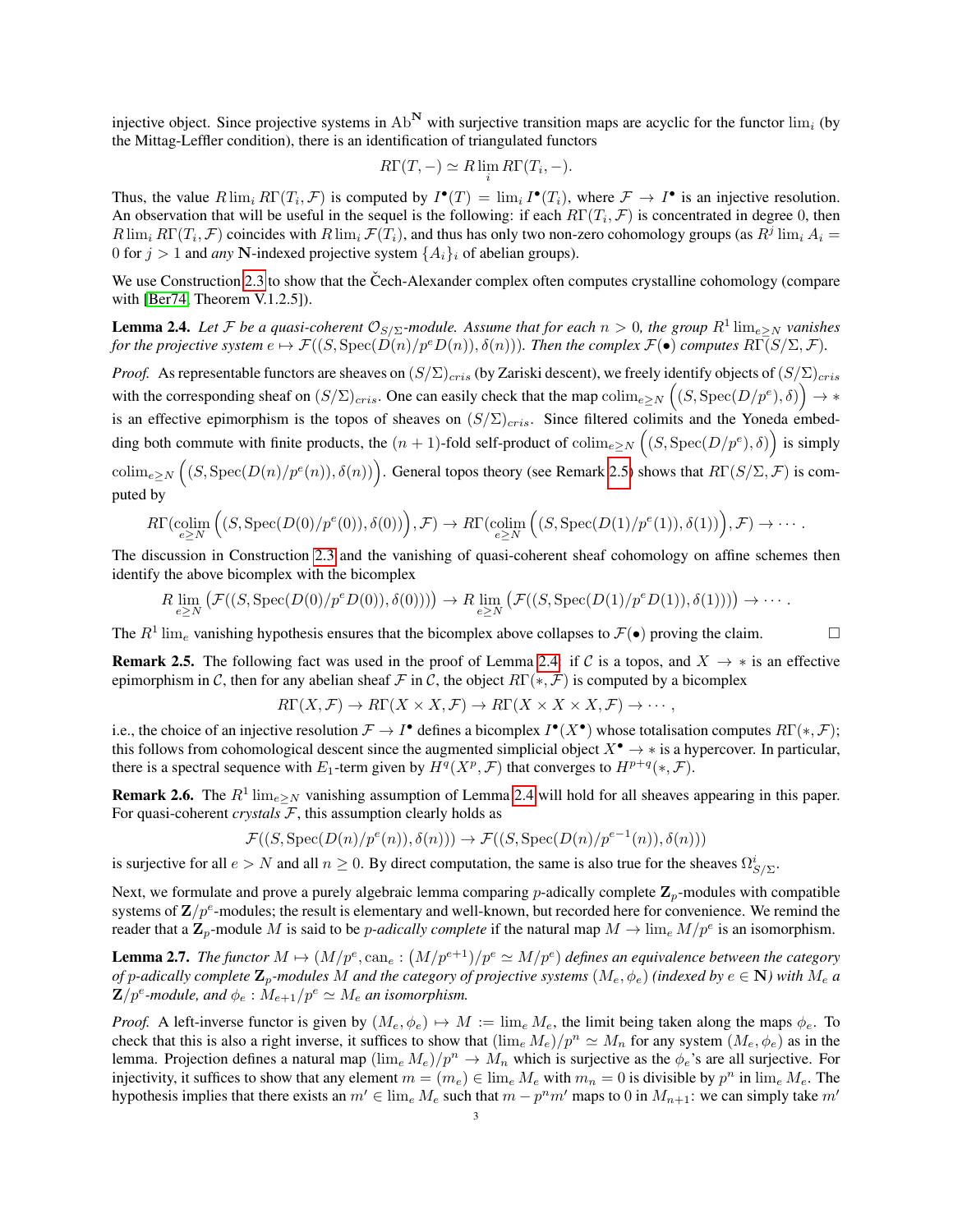to be an arbitrary lift of an element in  $M_{n+1}$  which gives  $m_{n+1}$  on multiplication by  $p^n$  (which exists since  $\phi_{e+1}$  maps  $M_{n+1}/p^n$  isomorphically onto  $M_n$ ). Continuing this process, for each  $i > 0$ , we can find an element  $m_i \in \lim_{\epsilon} M_{\epsilon}$ such that  $m - p^n m_i$  maps to 0 in  $M_{n+i}$ . Taking the limit  $i \to \infty$  proves the desired claim.

The next lemma is a standard result in crystalline cohomology (see [\[Ber74,](#page-9-0) Chapter IV] and [\[BO78,](#page-9-7) Theorem 6.6]). We sketch the proof to convince the reader that this result is elementary.

<span id="page-3-0"></span>**Lemma 2.8.** *The category of crystals in quasi-coherent*  $\mathcal{O}_{S/\Sigma}$ *-modules is equivalent to the category of pairs*  $(M, \nabla)$ where M is a p-adically complete D-module and  $\nabla:M\to M\otimes_D^{\wedge}\Omega_D^1$  is a topologically quasi-nilpotent integrable *connection.*

*Proof.* Given a crystal in quasi-coherent modules  $F$  we set

$$
M = \mathcal{F}(0) := \lim_{e \ge N} \mathcal{F}((S, \operatorname{Spec}(D/p^e D), \delta))
$$

and  $\nabla$  is as in [\(1.0.1\)](#page-1-1). Conversely, suppose that  $(M, \nabla)$  is a module with connection as in the statement of the lemma. Then, given an affine object  $(S \hookrightarrow T, \delta)$  of the crystalline site corresponding to the divided power thickening  $(B \to A, \delta)$ , we set

$$
\mathcal{F}((S,T,\delta))=M\otimes_D B
$$

where  $D \to B$  is any divided power map lifting  $id_A : A \to A$ . Note that  $p^m B = 0$  for some  $m \ge 0$  by the definition of the crystalline site, so completion isn't needed in the formula. To see that this is well defined suppose that  $\varphi_1, \varphi_2 : D \to B$  are two maps lifting id<sub>A</sub>. Then we have an isomorphism

$$
M_{\phi_1,\phi_2}:M\otimes_{D,\varphi_1}B\longrightarrow M\otimes_{D,\varphi_2}B
$$

which is B-linear and characterized by the (Taylor) formula

$$
m \otimes 1 \longmapsto \sum_{E=(e_i)} \left( \prod (\nabla_{\vartheta_i})^{e_i} \right) (m) \otimes \prod \delta_{e_i}(h_i)
$$

where the sum is over all multi-indices E with finite support. The notation here is:  $P = \mathbb{Z}_p[\{x_i\}_{i\in I}]$ ,  $\vartheta_i = \partial/\partial x_i$ and  $h_i = \varphi_2(x_i) - \varphi_1(x_i)$ . Since  $h_i \in \text{Ker}(B \to A)$  it makes sense to apply the divided powers  $\delta_e$  to  $h_i$ . The sum converges precisely because the connection is topologically quasi-nilpotent (this can be taken as the definition). For three maps  $\varphi_1, \varphi_2, \varphi_3 : D \to B$  lifting id<sub>A</sub>, the resulting isomorphisms satisfy the cocycle condition

$$
M_{\phi_2, \phi_3} \circ M_{\phi_1, \phi_2} = M_{\phi_1, \phi_3}
$$

by the flatness of  $\nabla$ . Hence, the above recipe defines a sheaf on  $(S/\Sigma)_{cris}$ .

<span id="page-3-2"></span>Remark 2.9. Lemma [2.8](#page-3-0) remains valid if we replace the polynomial algebra P appearing in Notation [2.1](#page-1-2) with any *smooth*  $\mathbb{Z}_p$ -algebra P equipped with a surjection to A (and D with the corresponding p-adically completed divided power envelope). The only non-obvious point is to find a replacement for the Taylor series appearing in the formula for  $M_{\phi_1,\phi_2}$  in the proof of Lemma [2.8.](#page-3-0) However, note first that the Taylor series makes sense as soon as there is a polynomial algebra F and an étale map  $F \to P$ . Moreover, a "change of variables" computation shows that the resulting map is independent of choice of étale chart  $F \to P$ . The general case then follows by Zariski glueing.

We use Lemma [2.8](#page-3-0) to show that crystals on  $(S/\Sigma)_{cris}$  are determined by their restriction to the special fibre.

<span id="page-3-3"></span>Corollary 2.10. *Reduction modulo* p *gives an equivalence between categories of crystals of quasi-coherent modules over the structure sheaves of*  $(S/\Sigma)_{cris}$  *and*  $(S \otimes_{\Sigma} \text{Spec}(\mathbf{F}_p)/\Sigma)_{cris}$ 

*Proof.* This follows from Lemma [2.8](#page-3-0) by identifying, for any  $e \geq N$ , the divided power envelopes of  $P/p^e \to A$  and  $P/p^e \rightarrow A \rightarrow A/p$  (by [\[Ber74,](#page-9-0) Proposition I.2.8.2]).

2.11. The main theorem in the affine case. The goal of this section is to prove the following theorem.

<span id="page-3-1"></span>**Theorem 2.12.** Suppose that F corresponds to a pair  $(M, \nabla)$  as in Lemma [2.8.](#page-3-0) Then there is a natural quasi*isomorphism*

$$
R\Gamma(S/\Sigma, \mathcal{F}) \simeq (M \to M \otimes_D^{\wedge} \Omega_D^1 \to M \otimes_D^{\wedge} \Omega_D^2 \to \cdots).
$$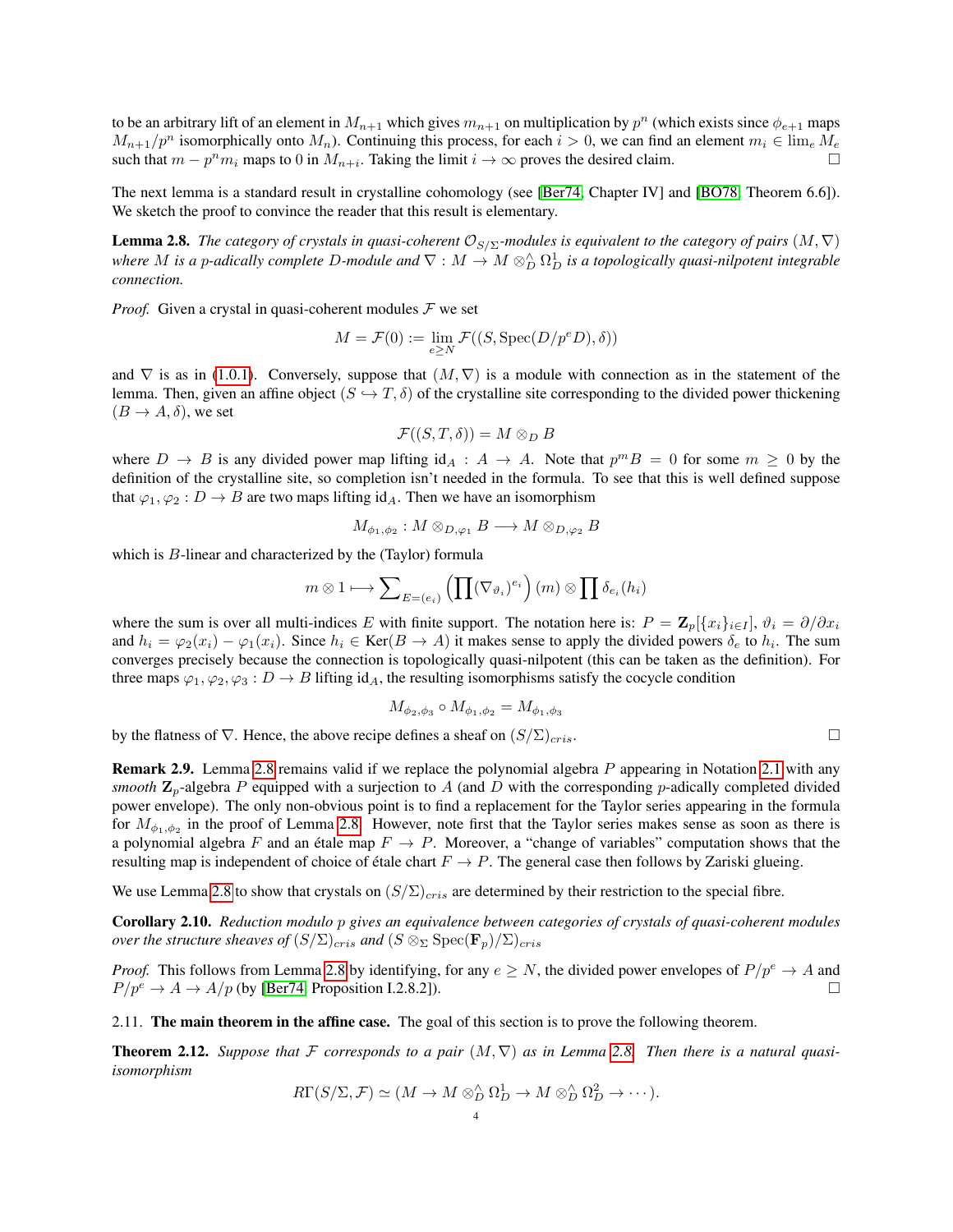For F and M as in Theorem [2.12,](#page-3-1) we use  $M(n)$  and  $M(\bullet)$  instead of  $\mathcal{F}(n)$  and  $\mathcal{F}(\bullet)$  from Notation [2.1.](#page-1-2) Each  $M(n)$ is a  $D(n)$ -module with integrable connection as in [\(1.0.1\)](#page-1-1), so it defines a de Rham complex

$$
M(n) \to M(n) \otimes_{D(n)}^{\wedge} \Omega^1_{D(n)} \to M(n) \otimes_{D(n)}^{\wedge} \Omega^2_{D(n)} \to \cdots.
$$

As n varies, these complexes fit together to define a bicomplex, which we call the de Rham complex of  $M(\bullet)$ . Our proof of Theorem [2.12](#page-3-1) hinges on the observation that both sides of the quasi-isomorphism occurring in the statement of Theorem [2.12](#page-3-1) appear as the 0-th rows and columns of the de Rham complex of  $M(\bullet)$ . Thus, the proof of Theorem [2.12](#page-3-1) is reduced to certain acyclicity results for the de Rham complex of  $M(\bullet)$ , which we show next. The following lemma shows that the "columns" of this bicomplex are all quasi-isomorphic.

<span id="page-4-1"></span>Lemma 2.13. *The map of complexes*

$$
M \otimes_D^{\wedge} \Omega_D^* \to M(n) \otimes_{D(n)}^{\wedge} \Omega_{D(n)}^*
$$

*induced by any of the maps*  $D \to D(n)$  *is a quasi-isomorphism.* 

*Proof.* This is the "naive" poincare lemma. More precisely, each natural map  $D \to D(n)$  defines an isomorphism of D(n)-modules  $M(n) \simeq M \otimes_D^{\wedge} D(n)$  compatible with  $\nabla$  by the crystalline nature of F. Thus, there is a filtration of  $M(n) \otimes_{D(n)}^{\wedge} \Omega_{D(n)}^*$  whose graded pieces are  $M \otimes_D^{\wedge} \Omega_D^* \otimes_D^{\wedge} \Omega_{D(n)/D}^*$ . Thus it suffices to show the natural map

$$
D \to \left(D(n) \to \Omega^1_{D(n)/D} \to \Omega^2_{D(n)/D} \to \cdots\right)
$$

is a quasi-isomorphism. This can be checked explicitly as  $D(n)$  is a divided power polynomial algebra over D (see [\[Ber74,](#page-9-0) Lemma V.2.1.2]).

Next, we identify the "rows" of the de Rham complex of  $M(\bullet)$ .

<span id="page-4-2"></span>Lemma 2.14. *The complex*

$$
M \otimes_D^{\wedge} \Omega_D^i \to M(1) \otimes_{D(1)}^{\wedge} \Omega_{D(1)}^i \to M(2) \otimes_{D(2)}^{\wedge} \Omega_{D(2)}^i \cdots
$$

 $\mathit{computes} \ R\Gamma(S/\Sigma, \mathcal{F} \otimes_{\mathcal{O}_{S/\Sigma}} \Omega^i_{S/\Sigma}).$ 

*Proof.* By Lemma [2.7,](#page-2-2) we have

$$
M \otimes_D^{\wedge} \Omega_D^i \simeq \lim_{e \ge N} \left( M/p^e \otimes_{D/p^e D} \Omega_{D/p^e D}^i \right) \simeq \lim_{e \ge N} \left( \left( \mathcal{F} \otimes_{\mathcal{O}_{S/\Sigma}} \Omega_{S/\Sigma}^i \right) ((S, \text{Spec}(D/p^e), \delta)) \right),
$$

and similarly for the terms over  $D(n)$ . The claim now follows from Lemma [2.4,](#page-2-1) the fact that  $\Omega_{S/\Sigma}^i$  is quasi-coherent, and the fact that the transition maps  $M/p^{e+1}M \otimes_{D/p^{e+1}D} \Omega^i_{D/p^{e+1}D} \to M/p^eM \otimes_{D/p^eD} \Omega^i_{D/p^eD}$  are surjective.

To finish the proof of Theorem [2.12,](#page-3-1) we need an acyclicity result about the "rows" of the de Rham complex of  $M(\bullet)$ . First, we handle the case  $M = D$ , i.e., when  $\mathcal{F} = \mathcal{O}_{S/\Sigma}$ .

<span id="page-4-0"></span>Lemma 2.15. *The complex*

$$
\Omega_D^1 \to \Omega_{D(1)}^1 \to \Omega_{D(2)}^1 \to \cdots
$$

*is homotopic to zero as a* D(•)*-cosimplicial module.*

*Proof.* This complex is equal to the base change of the cosimplicial module

$$
M_* = (\Omega_P^1 \to \Omega_{P \otimes P}^1 \to \Omega_{P \otimes P \otimes P}^1 \to \cdots)
$$

via the cosimplicial ring map  $P^{\otimes n+1} \to D(n)$ . Hence it suffices to show that the cosimplicial module  $M_*$  is homotopic to zero. Let  $P = \mathbf{Z}_p[\{x_i\}_{i \in I}]$ . Then  $P^{\otimes n+1}$  is the polynomial algebra on the elements

$$
x_i(e) = 1 \otimes \cdots \otimes x_i \otimes \cdots \otimes 1
$$

with  $x_i$  in the eth slot. The modules of the complex are free on the generators  $dx_i(e)$ . Note that if  $f : [n] \to [m]$  is a map then we see that

$$
M_*(f)(\mathrm{d}x_i(e)) = \mathrm{d}x_i(f(e))
$$

Hence we see that  $M_*$  is a direct sum of copies of Example [2.16](#page-5-0) indexed by I, and we win.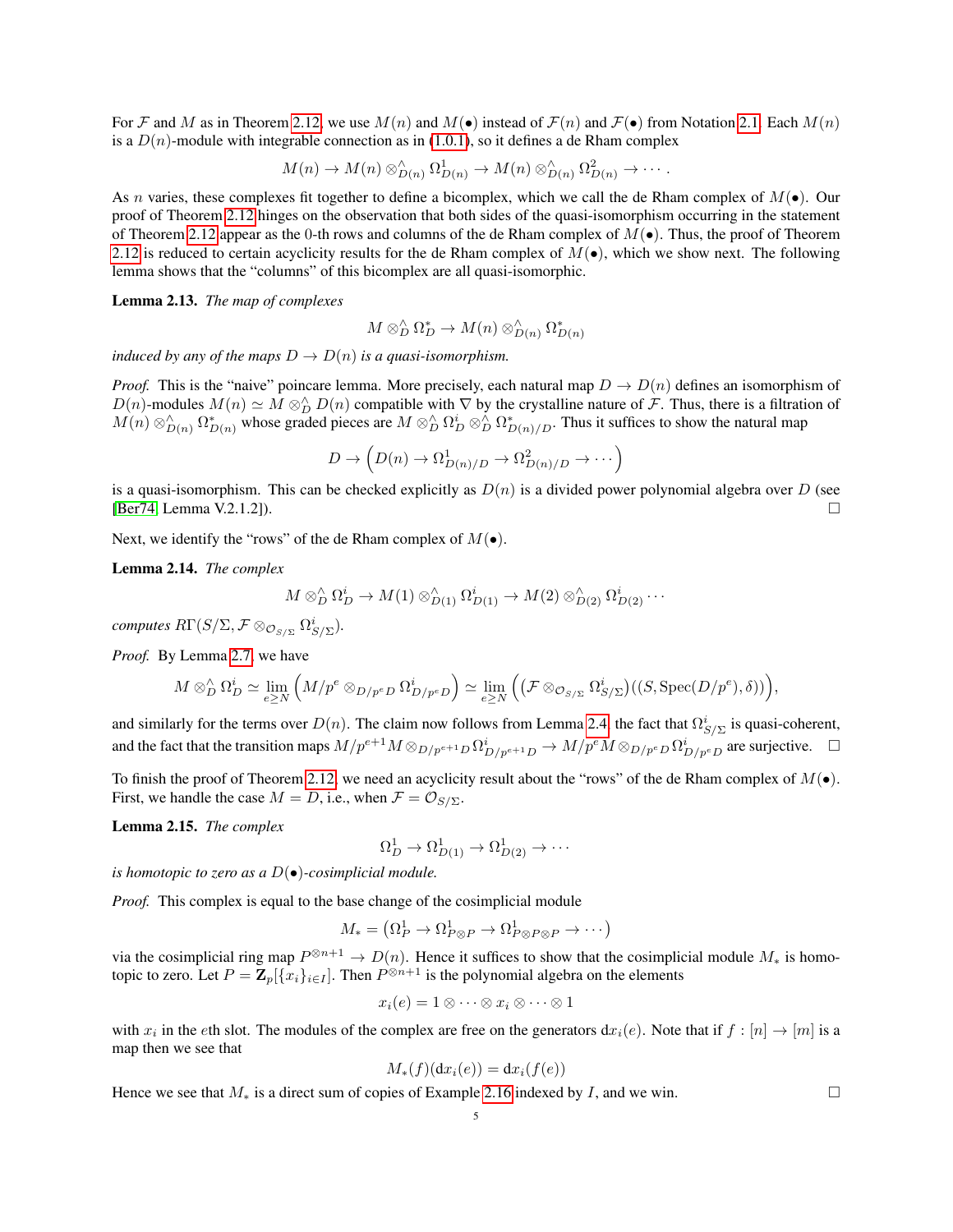<span id="page-5-0"></span>**Example 2.16.** Suppose that  $A_*$  is any cosimplicial ring. Consider the cosimplicial module  $M_*$  defined by the rule

$$
M_n = \bigoplus\nolimits_{i=0,...,n} A_n e_i
$$

For a map  $f: [n] \to [m]$  define  $M_*(f): M_n \to M_m$  to be the unique  $A_*(f)$ -linear map which maps  $e_i$  to  $e_{f(i)}$ . We claim the identity on  $M_*$  is homotopic to 0. Namely, a homotopy is given by a map of cosimplicial modules

$$
h:M_*\longrightarrow \mathrm{Hom}(\Delta[1],M_*)
$$

where  $\Delta[1]$  denote the simplicial set whose set of *n*-simplices is Mor([*n*], [1]), see [\[Mey90\]](#page-9-8). Let  $\alpha_j^n : [n] \to [1]$  be defined by  $\alpha_j^n(i) = 0 \Leftrightarrow i < j$ . Then we define h in degree n by the rule

$$
h_n(e_i)(\alpha_j^n) = \begin{cases} e_i & \text{if } i < j \\ 0 & \text{else} \end{cases}
$$

We first check h is a morphism of cosimplicial modules. Namely, for  $f : [n] \to [m]$  we will show that

(2.16.1) 
$$
h_m \circ M_*(f) = \text{Hom}(\Delta[1], M_*)(f) \circ h_n
$$

This is equivalent to saying that the left hand side of  $(2.16.1)$  evaluted at  $e_i$  is given by

<span id="page-5-1"></span>
$$
h(e_{f(i)})(\alpha_j^m) = \begin{cases} e_{f(i)} & \text{if } f(i) < j\\ 0 & \text{else} \end{cases}
$$

Note that  $\alpha_j^n \circ f = \alpha_{j'}^m$  where  $0 \le j' \le n$  is such that  $f(a) < j$  if and only if  $a < j'$ . Thus the right hand side of  $(2.16.1)$  evaluted at  $e_i$  is given by

$$
M_*(f)(h(e_i)(\alpha_j^m \circ f) = M_*(f)(h(e_i)(\alpha_{j'}^n)) = \begin{cases} e_{f(i)} & \text{if } i < j' \\ 0 & \text{else} \end{cases}
$$

It follows from our description of  $j'$  that the two answers are equal. Hence  $h$  is a map of cosimplicial modules. Let  $0 : \Delta[0] \to \Delta[1]$  and  $1 : \Delta[0] \to \Delta[1]$  be the obvious maps, and denote  $ev_0, ev_1 : \text{Hom}(\Delta[1], M_*) \to M_*$  the corresponding evaluation maps. The reader verifies readily that the the compositions

$$
ev_0 \circ h, ev_1 \circ h: M_* \longrightarrow M_*
$$

are 0 and 1 respectively, whence  $h$  is the desired homotopy between 0 and 1.

We now extend Lemma [2.15](#page-4-0) to allow non-trivial coefficients.

<span id="page-5-2"></span>Lemma 2.17. *For all* i > 0 *cosimplicial module*

$$
M \otimes_D^{\wedge} \Omega_D^i \to M(1) \otimes_{D(1)}^{\wedge} \Omega_{D(1)}^i \to M(2) \otimes_{D(2)}^{\wedge} \Omega_{D(2)}^i \cdots
$$

*is homotopy equivalent to zero.*

*Proof.* The cosimplicial  $D(\bullet)$ -module above is a (termwise) completed tensor product of the cosimplicial  $D(\bullet)$ modules  $M(\bullet)$  and  $\Omega_{D(\bullet)}^i$ . Lemma [2.15](#page-4-0) shows that  $\Omega_{D(\bullet)}^1$  is homotopy equivalent to zero as a cosimplicial  $D(\bullet)$ module. The claim now follows as the following three operations preserve the property of being homotopy equivalent to 0 for cosimplicial  $D(\bullet)$ -modules: termwise application of  $\wedge^i$ , tensoring with another cosimplicial  $D(\bullet)$ -module, and termwise p-adic completion.

The material above gives a rather pleasing proof that crystalline cohomology is computed by the de Rham complex:

*Proof of Theorem [2.12.](#page-3-1)* We look at the first quadrant double complex  $M^{\bullet,\bullet}$  with terms

$$
M^{n,m} = M(n) \otimes_{D(n)}^{\wedge} \Omega_{D(n)}^m.
$$

The horizontal differentials are given determined by the Čech-Alexander complex, while the vertical ones are given by the de Rham complex. By Lemma [2.13,](#page-4-1) each column complex  $M^{n,\bullet}$  is quasi-isomorphic to de Rham complex  $M \otimes_D^{\wedge} \Omega_D^{\bullet}$ . Hence  $H^m(M^{n,\bullet})$  is independent of n and the differentials are

$$
H^m(M^{0,\bullet}) \xrightarrow{0} H^m(M^{1,\bullet}) \xrightarrow{1} H^m(M^{2,\bullet}) \xrightarrow{0} H^m(M^{3,\bullet}) \xrightarrow{1} \cdots
$$

We conclude that  $\text{Tot}(M^{\bullet,\bullet})$  computes the cohomology of the de Rham complex  $M \otimes_D^{\wedge} \Omega_D^*$  by the first spectral sequence associated to the double complex. On the other hand, Lemma [2.4](#page-2-1) shows that the "row" complex  $M^{\bullet,0}$ computes the cohomology of F. Hence if we can show that each  $M^{\bullet,m}$  for  $m > 0$  is acyclic, then we're done by the second spectral sequence. The desired vanishing now follows from Lemma [2.17.](#page-5-2)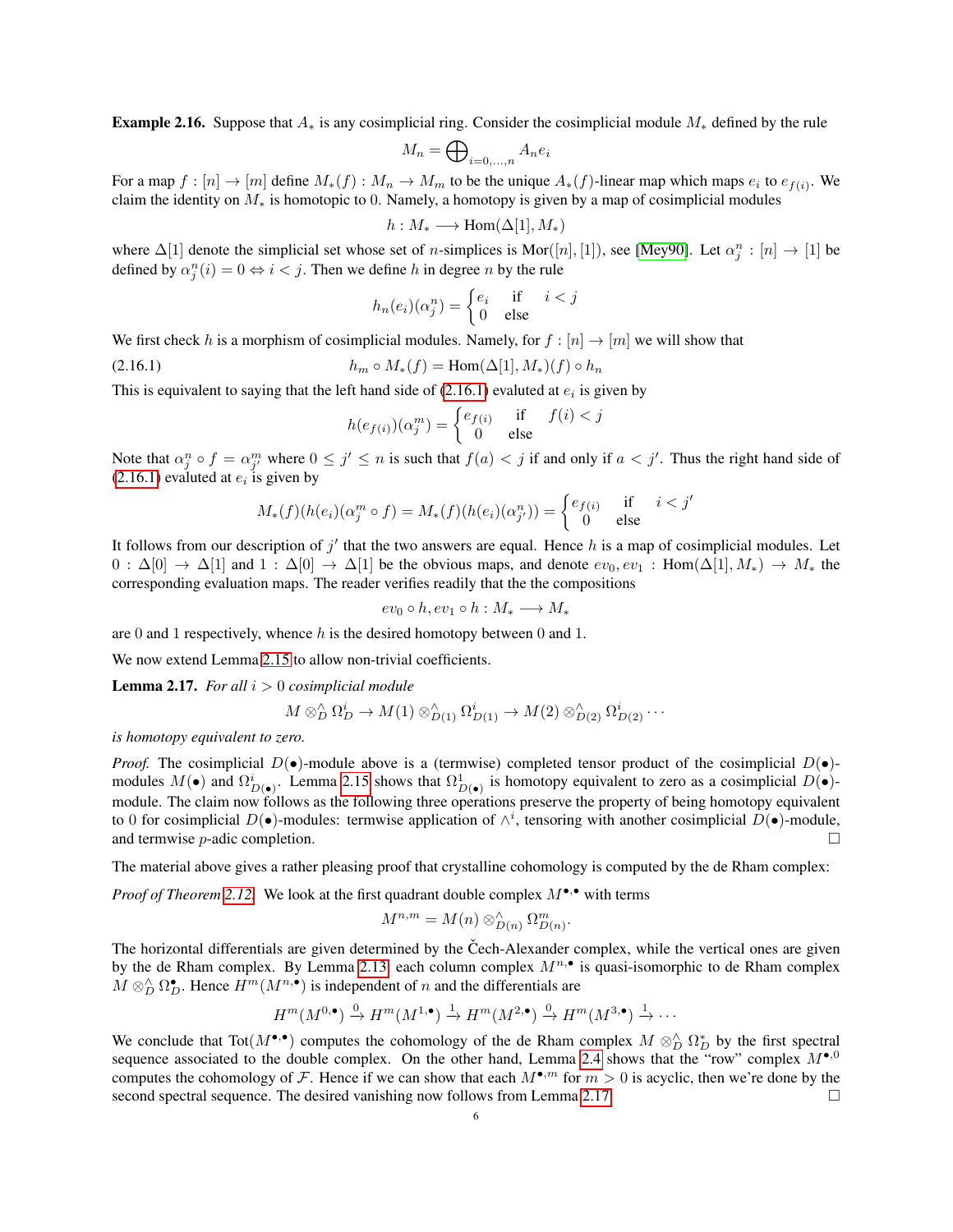<span id="page-6-1"></span>Remark 2.18. Lemma [2.8](#page-3-0) and Theorem [2.12](#page-3-1) remain valid when D is taken to be the p-adic completion of the divided power envelope of a surjection  $P \to A$  with P any *smooth*  $\mathbb{Z}_p$ -algebra. For Lemma [2.8,](#page-3-0) this was discussed in Remark [2.9.](#page-3-2) Thus, the only non-obvious point now is whether an analogue of Lemma [2.15](#page-4-0) is valid. However, at least Zariski locally on  $Spec(P)$ , there is an étale map  $F \to P$  with F a polynomial  $\mathbb{Z}_p$ -algebra. Thus, the cotangent bundle of  $P$  (and hence that of  $D$ ) is obtained by base change from that of  $F$ , so the required claim follows from the proof of Lemma [2.15.](#page-4-0) This shows that the assertion of Theorem [2.12](#page-3-1) is true Zariski locally on S, and hence globally by the Cech spectral sequence for a suitable affine cover.

<span id="page-6-2"></span>**Remark 2.19.** Let  $\Sigma_e = \text{Spec}(\mathbf{Z}/p^e)$ , and let S be an affine  $\Sigma_e$ -scheme. One can define the crystalline site  $(S/\Sigma_e)_{cris}$ and crystals in the obvious way. The arguments given in this section work *mutatis mutandis* to show that the cohomology  $R\Gamma(S/\Sigma_e, F)$  of a crystal  $F$  of quasi-coherent  $\mathcal{O}_{S/\Sigma_e}$ -modules is computed by the de Rham complex

$$
M_e \to M_e \otimes_{D/p^e} \Omega^1_{D/p^e} \to M_e \otimes_{D/p^e} \Omega^2_{D/p^e} \cdots,
$$

where  $D/p^e$  is as in Notation [2.1,](#page-1-2) and  $M_e = \mathcal{F}((S, \text{Spec}(D/p^e), \delta))$  is the  $D/p^e$ -module that is the value of the crystal F on Spec $(D/p^e)$ , equipped with the integrable connection as in [\(1.0.1\)](#page-1-1).

# 3. GLOBAL ANALOGUES

Our goal in this section is to prove a global analogue (Theorem [3.6\)](#page-7-0) of the results of  $\S2$ , and deduce some geometric consequences (Corollaries [3.8](#page-8-0) and [3.10\)](#page-8-1). In order to do so, we first conceptualize the work done in §[2](#page-1-3) as a *vanishing* result on arbitrary schemes in Theorem [3.2;](#page-6-0) this formulation gives us direct access to certain globally defined maps, which are then used to effortlessly reduce global statements to local ones.

3.1. A vanishing statement. Our vanishing result is formulated terms of the "change of topology" map relating the crystalline site to the Zariski site, whose construction we recall first. Let  $f : S \to \Sigma$  be a map with p locally nilpotent on S. There is a morphism of ringed topoi

$$
u_{S/\Sigma}
$$
:  $(\text{Shv}((S/\Sigma)_{cris}), \mathcal{O}_{S/\Sigma}) \rightarrow (\text{Shv}(S_{zar}), f^{-1}\mathcal{O}_{\Sigma})$ 

characterised by the formula

$$
u_{S/\Sigma}^*(F)((U,T,\delta)) = F(U)
$$

for any sheaf  $F \in \text{Shv}(S_{zar})$  and object  $(U, T, \delta) \in (S/\Sigma)_{cris}$  (see [\[Ber74,](#page-9-0) §III.3.2]). The associated pushforward  $Ru_{S/\Sigma}: D(\mathcal{O}_{S/\Sigma}) \to D(f^{-1}\mathcal{O}_{\Sigma})$  is a localised version of crystalline cohomology, i.e., for any  $U \in S_{zar}$ , we have

$$
R\Gamma(U, Ru_{S/\Sigma}(F)) \simeq R\Gamma(U/\Sigma, F);
$$

see [\[Ber74,](#page-9-0) Corollary III.3.2.4] for the corresponding statement at the level of cohomology groups. With this language, our main result is the following somewhat surprising theorem.

<span id="page-6-0"></span>Theorem 3.2. *Let* S *be a scheme over* Σ *such that* p *is locally nilpotent on* S*. Let* F *be a crystal in quasi-coherent*  $\mathcal{O}_{S/\Sigma}$ -modules. The truncation map of complexes

$$
(\mathcal{F}\to\mathcal{F}\otimes_{\mathcal{O}_{S/\Sigma}}\Omega^1_{S/\Sigma}\to\mathcal{F}\otimes_{\mathcal{O}_{S/\Sigma}}\Omega^2_{S/\Sigma}\to\cdots)\longrightarrow\mathcal{F}[0],
$$

*while not a quasi-isomorphism, becomes a quasi-isomorphism after applying*  $Ru_{S/\Sigma}$ *. In fact, for any*  $i > 0$ *, we have* 

$$
Ru_{S/\Sigma}(\mathcal{F} \otimes_{\mathcal{O}_{S/\Sigma}} \Omega^i_{S/\Sigma}) = 0.
$$

*Proof.* This follows from the vanishing of the cohomology of the sheaves  $\mathcal{F} \otimes_{\mathcal{O}_{S/\Sigma}} \Omega^i_{S/\Sigma}$  over affines for  $i > 0$ , see Lemmas [2.14](#page-4-2) and [2.17.](#page-5-2)  $\Box$ 

**Remark 3.3.** The *proof* of Theorem [3.2](#page-6-0) shows that the conclusion  $Ru_{S/\Sigma}(\mathcal{F} \otimes_{\mathcal{O}_S} \Omega^i_{S/\Sigma}) = 0$  for  $i > 0$  is true for any quasi-coherent  $\mathcal{O}_{S/\Sigma}$ -module which, locally on S, satisfies the  $R^1 \lim_{e \ge N}$  vanishing condition of Lemma [2.4.](#page-2-1) This applies to the following non-crystals:  $\Omega_{S/\Sigma}^i$  for all i, and any  $\mathcal{O}_{S/\Sigma}$ -module of the form  $u_{S/\Sigma}^*$  where  $\mathcal F$  is an  $\mathcal{O}_S$ -module on  $S_{zar}$ . In particular, it applies to the sheaf  $\mathcal{O}_S$  on  $(S/\Sigma)_{cris}$  defined by  $\mathcal{O}_S((U,T,\delta)) = \Gamma(U,\mathcal{O}_U)$ .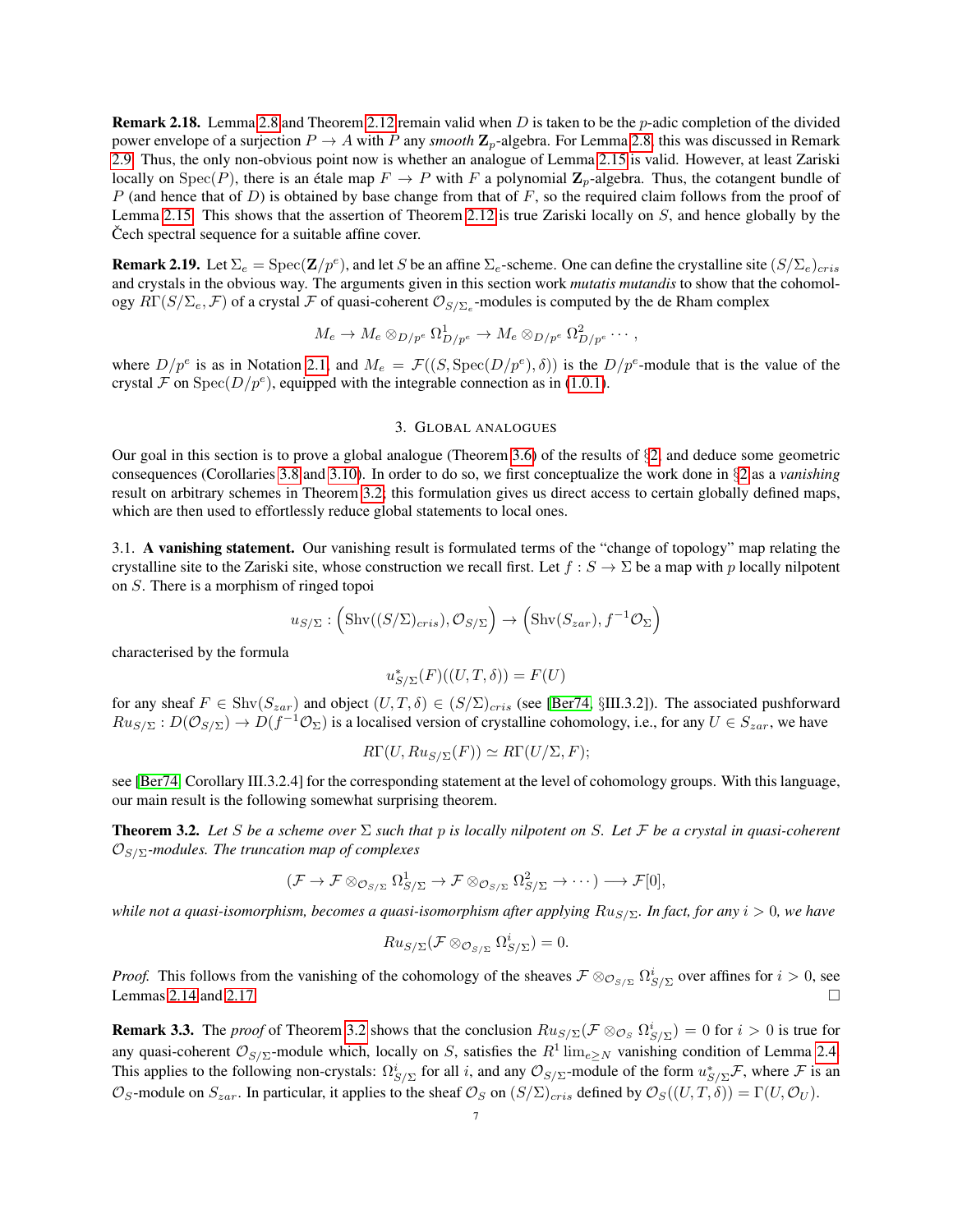3.4. Global results. We now explain how to deduce global consequences from Theorem [3.2,](#page-6-0) such as the identification of crystalline cohomology with de Rham cohomology. First, we establish notation used in this section.

<span id="page-7-1"></span>Notation 3.5. Let S be a  $\Sigma$ -scheme such that  $p^N = 0$  on S. Assume there is a closed immersion  $i: S \to X$  of  $\Sigma$ schemes with X finitely presented and smooth over  $\Sigma$ . For each  $e \geq N$ , set  $\mathcal{D}_e$  to be the divided power hull of the map  $\mathcal{O}_X/p^e \to \mathcal{O}_S$ . Each  $\mathcal{D}_e$  is supported on S, and letting e vary defines a p-adic formal scheme T with underlying space S and structure sheaf  $\lim_{e\geq N} \mathcal{D}_e$ ; there is an equivalence between the category of quasi-coherent  $\mathcal{O}_T$ -modules and the category of compatible systems of  $\mathcal{D}_e$ -modules on S (with compatibilities as in Lemma [2.7\)](#page-2-2), and we only use T as a tool for talking about such compatible systems. The sheaves  $\mathcal{D}_e$  define (honest) subschemes  $T_e = \text{Spec}(\mathcal{D}_e) \subset T$ containing S. The quasi-compactness of S then gives objects  $(S, T_e, \delta)$  of  $(S/\Sigma)_{cris}$ . Following our conventions, let  $\Omega_{T_e}^i$  be the pullback of the corresponding sheaf on X, and set  $\Omega_T^i$  to be the result of glueing the  $\Omega_{T_e}^i$ .

Let S,  $T_e$ , and T be as in Notation [3.5,](#page-7-1) and let F be a crystal in quasi-coherent  $\mathcal{O}_{S/\Sigma}$ -modules. Restricting F to  $(S, T_e, \delta)$  defines quasi-coherent  $\mathcal{O}_{T_e}$ -modules  $\mathcal{F}_{T_e}$  for  $e \geq N$ , and hence a quasi-coherent  $\mathcal{O}_T$ -module M by glueing. The integrable connections  $\mathcal{F}_{T_e} \to \mathcal{F}_{T_e} \otimes_{\mathcal{O}_{T_e}} \Omega^1_{T_e}$  coming from [\(1.0.1\)](#page-1-1) glue to give an integrable connection

$$
\nabla: \mathcal{M} \longrightarrow \mathcal{M} \otimes_{\mathcal{O}_T} \Omega_T^1,
$$

which then defines a de Rham complex on T.

<span id="page-7-0"></span>**Theorem 3.6.** *Let*  $S \to X$ ,  $T$ ,  $F$ , and  $M$  *be as in Notation* [3.5](#page-7-1) *and the following discussion. The hypercohomology on* T *of the complex*

$$
\mathcal{M} \to \mathcal{M} \otimes_{\mathcal{O}_T} \Omega_T^1 \to \mathcal{M} \otimes_{\mathcal{O}_T} \Omega_T^2 \to \cdots
$$

*computes*  $R\Gamma(S/\Sigma, \mathcal{F})$ *.* 

*Proof.* First, we construct the map. By basic formal scheme theory, we have a formula

$$
R \lim_{e \ge N} R\Gamma((S, T_e, \delta), \mathcal{F} \otimes_{\mathcal{O}_{S/\Sigma}} \Omega_{S/\Sigma}^i) = R \lim_{e \ge N} R\Gamma(T_e, \mathcal{F}_{T_e} \otimes_{\mathcal{O}_{T_e}} \Omega_{T_e}^i)
$$
  

$$
= R\Gamma(T, R \lim_{e \ge N} (\mathcal{F}_{T_e} \otimes_{\mathcal{O}_{T_e}} \Omega_{T_e}^i))
$$
  

$$
= R\Gamma(T, \mathcal{M} \otimes_{\mathcal{O}_T} \Omega_T^i)
$$

for each  $i \geq 0$ . Here the first equality follows from the definition of cohomology in the crystalline site; the second equality follows from the identification of the (derived functors of the) composite functors

$$
\mathrm{Ab}(\mathcal{C})^{\mathbf{N}}\stackrel{\Gamma(T,-)}{\rightarrow}\mathrm{Ab}^{\mathbf{N}}\stackrel{\mathrm{lim}}{\rightarrow}\mathrm{Ab}\quad\text{and}\quad\mathrm{Ab}(\mathcal{C})^{\mathbf{N}}\stackrel{\mathrm{lim}}{\rightarrow}\mathrm{Ab}(\mathcal{C})\stackrel{\Gamma(T,-)}{\rightarrow}\mathrm{Ab};
$$

the last equality follows from the vanishing of

$$
R^j \lim_e \left( \mathcal{F}_e \otimes_{\mathcal{O}_{T_e}} \Omega^i_{T_e} \right)
$$

for all  $j > 0$ , which follows from the vanishing of higher quasi-coherent sheaf cohomology for affines. Using this formula, and applying

$$
R\Gamma(*,-) \longrightarrow R\lim_{e \geq N} R\Gamma((S,T_e,\delta),-)
$$

to the morphism in Theorem [3.2,](#page-6-0) gives the desired map

$$
R\Gamma(S/\Sigma, \mathcal{F}) \to R\Gamma(T, \mathcal{M} \to \mathcal{M} \otimes_{\mathcal{O}_T} \Omega_T^1 \to \mathcal{M} \otimes_{\mathcal{O}_T} \Omega_T^2 \to \cdots).
$$

Moreover, this map is an isomorphism for affine S by Theorem [2.12](#page-3-1) (see Remark [2.18\)](#page-6-1) and functorial in S. The Čech spectral sequence for an affine open cover then immediately implies the claim for  $X$  is quasi-compact and separated (as the  $E_2$  terms involve cohomology of affines). For an X only assumed to be quasi-compact compact and quasiseparated, another application of the spectral sequence for an affine open cover finishes the proof (as the  $E_2$  terms involve cohomology on quasi-compact and separated schemes).

Remark 3.7. The arguments that go into proving Theorem [3.6](#page-7-0) also apply *mutatis mutandis* to reprove Grothendieck's theorem from [\[Gro68\]](#page-9-2): if S is a variety over C, and  $S \subset X$  is a closed immersion into a smooth variety, and T denotes the formal completion of  $X$  along  $S$ , then the cohomology of the structure sheaf on the infinitesimal site  $(S/\text{Spec}(\mathbf{C}))_{inf}$  is computed by the hypercohomology on S of the de Rham complex of T (defined suitably). The only essential change is that the proof of Lemma [2.13,](#page-4-1) which relies on the vanishing of the higher de Rham cohomology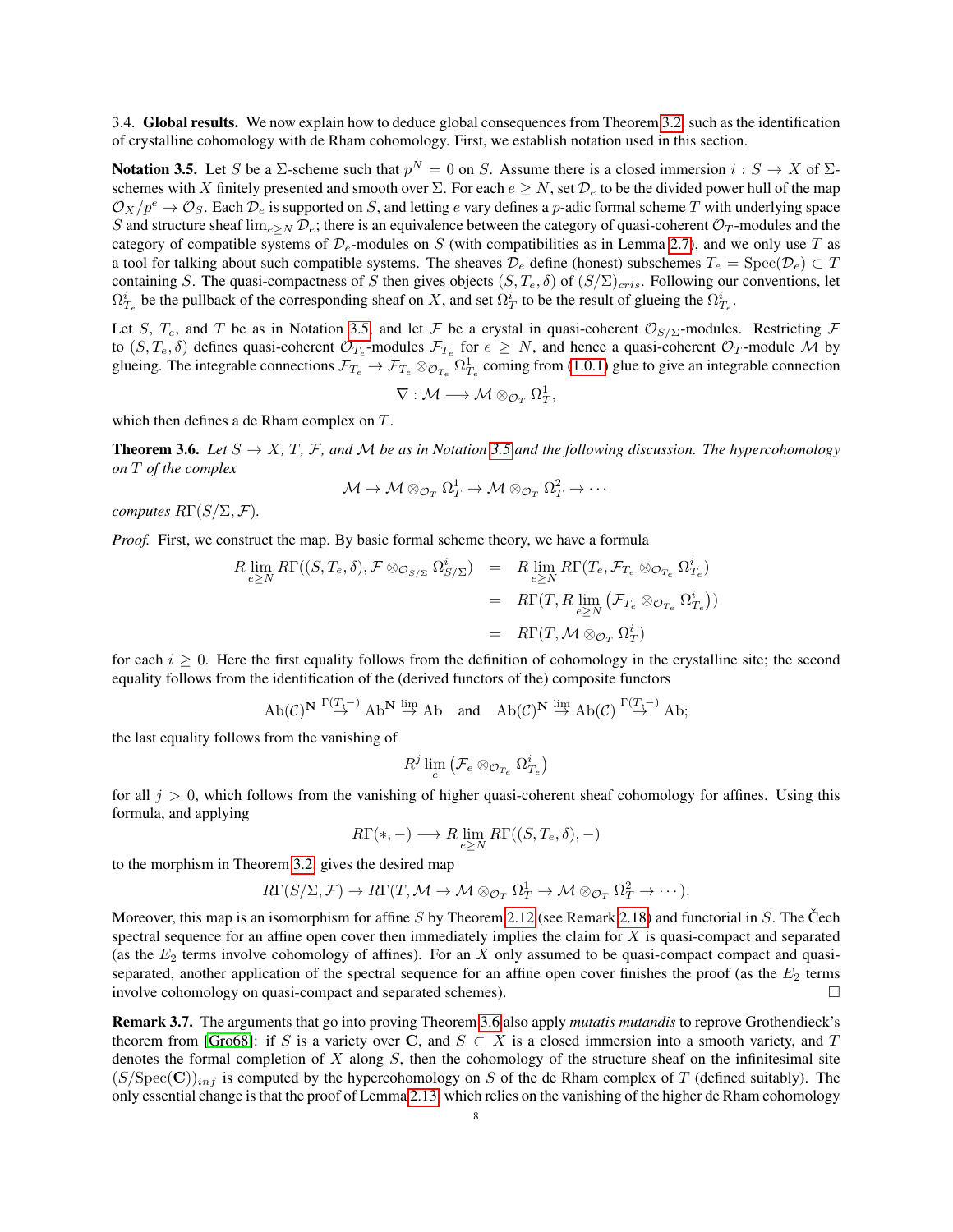of a divided power polynomial algebra, must be replaced by its formal analogue, i.e., the vanishing of the higher de Rham cohomology of a formal power series ring in characteristic 0.

In certain situations, Theorem [3.6](#page-7-0) can be algebraised to get a statement about classical schemes. For example:

<span id="page-8-0"></span>**Corollary 3.8.** Let  $f: X \to \Sigma$  be a proper smooth morphism, and set  $S = X \times_{\Sigma} \text{Spec}(\mathbf{F}_p)$ . Then the hypercoho*mology of the de Rham complex*

$$
\mathcal{O}_X \to \Omega^1_{X/\Sigma} \to \Omega^2_{X/\Sigma} \to \cdots,
$$

*computes*  $R\Gamma(S/\Sigma, \mathcal{O}_{S/\Sigma})$ *. In particular, the de Rham cohomology of*  $X \to \Sigma$  *is determined functorially by the fibre*  $S \hookrightarrow X$  *of f, and thus admits a Frobenius action.* 

*Proof.* This follows from Theorem [3.6](#page-7-0) and the formal functions theorem as T is just the p-adic completion of X: the ideal ker( $\mathcal{O}_X \to \mathcal{O}_S$ ) = (p)  $\subset \mathcal{O}_X$  already has specified divided powers, so  $\mathcal{O}_X/p^e = \mathcal{D}_e$  for any e.

Remark 3.9. One can upgrade Corollary [3.8](#page-8-0) to a statement that incorporates coefficients as follows. There is an equivalence of categories between crystals in quasi-coherent sheaves on  $(S/\Sigma)$  and quasi-coherent sheaves on X equipped with a flat connection relative to  $\Sigma$  (see Lemma [2.8](#page-3-0) and Corollary [2.10\)](#page-3-3). This equivalence respects cohomology, i.e., the crystalline cohomology of a crystal in quasi-coherent sheaves on  $S/\Sigma$  is computed by the de Rham cohomology of the corresponding quasi-coherent sheaf with flat connection on X.

We conclude with a brief discussion of the base change behaviour. For an  $\mathbf{Z}/p^N$ -scheme S as above, a natural question is whether crystalline cohomology relative to  $\Sigma_e = \text{Spec}(\mathbf{Z}/p^e)$  (for  $e \geq N$ ) can be recovered from crystalline cohomology relative to  $\Sigma$  via (derived) base change along  $\mathbf{Z}_p \to \mathbf{Z}/p^e$ . In general, the answer is "no," see Example [3.11.](#page-8-2) However, under suitable flatness conditions, the answer is "yes":

<span id="page-8-1"></span>**Corollary 3.10.** Let  $S \to X, T$  and F be as in Notation [3.5](#page-7-1) and the following discussion. Assume that for each  $e\ge N$ , the  $\mathcal{O}_{T_e}$ -module  $\mathcal{F}_{T_e}$  is flat over  $\mathbf{Z}/p^e$ . Then for each  $e\ge N$ , we have a base change isomorphism

$$
\mathbf{Z}/p^e \otimes_{\mathbf{Z}}^L R\Gamma(S/\Sigma, \mathcal{F}) \simeq R\Gamma(S/\Sigma_e, \mathcal{F}|_{S/\Sigma_e}),
$$

where  $\mathcal{F}|_{S/\Sigma_e}$  denotes the restriction of  $\mathcal{F}$  along  $(S/\Sigma_e)_{cris} \subset (S/\Sigma)_{cris}.$ 

*Proof.* By Theorem [3.6,](#page-7-0) we have

$$
R\Gamma(S/\Sigma, \mathcal{F}) \simeq R\Gamma(T, \mathcal{M} \to \mathcal{M} \otimes_{\mathcal{O}_T} \Omega_T^1 \to \mathcal{M} \otimes_{\mathcal{O}_T} \Omega_T^2 \to \cdots).
$$

Note that since each  $\Omega^i_T$  is flat over  $\mathcal{O}_T$ , the tensor products  $\mathcal{M} \otimes_{\mathcal{O}_T} \Omega^i_T$  appearing in the de Rham complex above are automatically derived tensor products. Applying  $\mathbf{Z}/p^e \otimes_{\mathbf{Z}}^L$  – (and observing that this operation commutes with applying  $R\Gamma(T,-)$ ) then shows that  $\mathbf{Z}/p^e\otimes^L_{\mathbf{Z}}R\Gamma(S/\Sigma,\mathcal{F})$  is computed as the hypercohomology on  $T$  of the complex

$$
K:=\Big(\mathbf{Z}/p^e\otimes_{\mathbf{Z}}^L \mathcal{M} \rightarrow \mathbf{Z}/p^e\otimes_{\mathbf{Z}}^L \mathcal{M}\otimes_{\mathcal{O}_T} \Omega_T^1 \rightarrow \mathbf{Z}/p^e\otimes_{\mathbf{Z}}^L \mathcal{M}\otimes_{\mathcal{O}_T} \Omega_T^2 \rightarrow \cdots\Big).
$$

The flatness assumption on F implies that M is flat over  $\mathbb{Z}_p$ . Lemma [2.7](#page-2-2) then shows that

$$
\mathbf{Z}/p^e \otimes_{\mathbf{Z}}^L \mathcal{M} \simeq \mathbf{Z}/p^e \otimes_{\mathbf{Z}} \mathcal{M} \simeq \mathcal{F}_{T_e},
$$

and so

$$
\mathbf{Z}/p^e \otimes_{\mathbf{Z}}^L \mathcal{M} \otimes_{\mathcal{O}_T} \Omega_T^i \simeq \mathcal{F}_{T_e} \otimes_{\mathcal{O}_{T_e}} \Omega_{T_e}^i.
$$

In other words, the complex K of sheaves appearing above is identified with the de Rham complex of the  $\mathcal{O}_{T_e}$ -module  $\mathcal{F}_{T_e}$ . The claim now follows from the modulo  $p^e$  version of Theorem [3.6](#page-7-0) (see also Remark [2.19\)](#page-6-2).

The hypotheses of Corollary [3.10](#page-8-1) are satisfied, for example, when S is a flat local complete intersection over  $\mathbf{Z}/p^N$ , and F is a crystal in *locally free* quasi-coherent  $\mathcal{O}_{S/\Sigma}$ -modules; the smooth case is discussed in [\[Ber74,](#page-9-0) §V.3.5]. Moreover, there are extremely simple examples illustrating the sharpness of the lci assumption:

<span id="page-8-2"></span>**Example 3.11.** Let  $S = \mathbf{F}_p[x, y]/(x^2, xy, y^2)$ . In [\[BO83,](#page-9-9) Appendix (A.2)], Berthelot-Ogus exhibit a non-zero ptorsion class  $\tau \in H^0(S/\Sigma, \mathcal{O}_{S/\Sigma})$  by constructing a non-zero p-torsion  $\nabla$ -horizontal element of the p-adically completed divided power envelope of the natural surjection  $\mathbf{Z}_p[x,y] \to \mathbf{F}_p[x,y]/(x^2,xy,y^2)$ . Via the exact triangle

$$
R\Gamma(S/\Sigma, \mathcal{O}_{S/\Sigma}) \xrightarrow{p} R\Gamma(S/\Sigma, \mathcal{O}_{S/\Sigma}) \to R\Gamma(S/\Sigma, \mathcal{O}_{S/\Sigma}) \otimes^L_{\mathbf{Z}} \mathbf{Z}/p,
$$

 $\tau$  defines a non-zero class in  $H^{-1}\Big(R\Gamma(S/\Sigma,{\cal O}_{S/\Sigma})\otimes^L_{\bf Z}{\bf Z}/p\Big).$  In particular,  $R\Gamma(S/\Sigma,{\cal O}_{S/\Sigma})\otimes^L_{\bf Z}{\bf Z}/p$  has cohomology in negative degrees, so it cannot be equivalent to  $R\Gamma(S/\Sigma_1, \mathcal{O}_{S/\Sigma_1})$  (or the cohomology of any sheaf on any site).